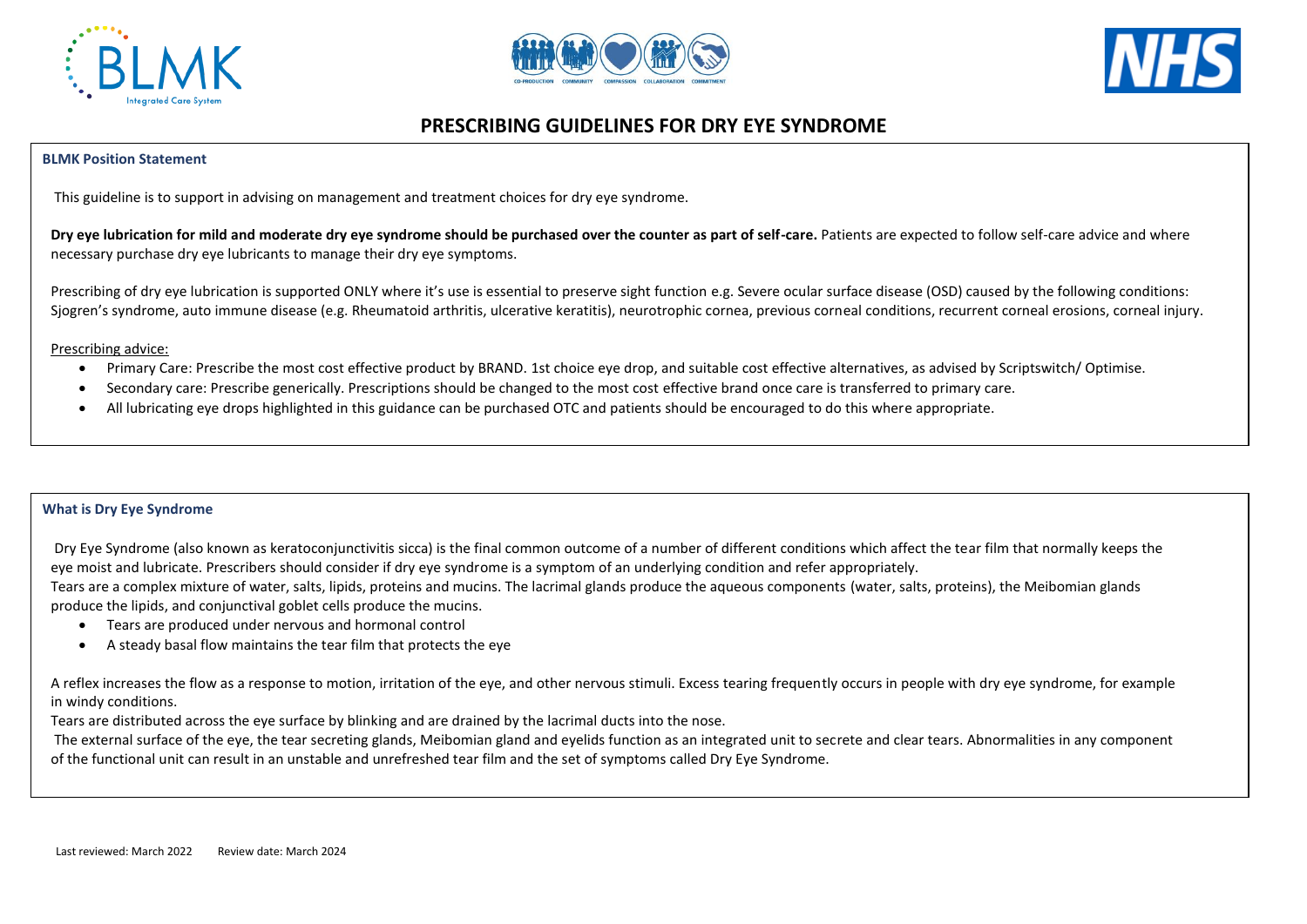### **Ways of helping patients with dry eyes**

Advise that by taking suitable precautions, the symptoms of dry eyes can be lessened, and in mild cases, this may be sufficient to avoid the need for treatment. These include:

- **Eyelid hygiene** to control the blepharitis that most people with dry eye syndrome have see the CKS topic on Blepharitis
- **Contact lenses:** Limiting the use of contact lenses, if these cause irritation
- **Medication that can cause dry eyes:** Stopping medication that can exacerbate dry eyes, such as Antihistamines, TCAs, SSRIs, diuretics, beta-blockers, isotretinoin, possibly anxiolytics, anti-psychotics, alcohol.
- **Dry air:** Using a humidifier to moisten ambient air
- **Smoking cessation:** If smoking tobacco, stopping smoking may help see the CKS topic on smoking cessation
- **Computer and other VDU use:** If using a computer for long periods, ensure that the monitor is at or below eye level, avoid staring at the screen, and take frequent breaks to close/blink eyes
- Direct patients to the **Royal College of Ophthalmologists Booklet for patients** Understanding Dry Eyes

Prescribers may consider assessing the severity of the dry eye syndrome with an Ocular Surface Disease Index score (OSDI)

### **When to refer**

Try at least two products prior to stepping up to next level of treatment. Finding an effective treatment can vary between patients.

Refer to Specialist for Review in the following cases:

- Failure to resolve symptoms
- Reduced vision
- Patients with Sjögren's Syndrome or other inflammatory eye disorders whose symptoms do not resolve
- Eye redness and pain

#### **Preservative toxicity from eye drops**

Benzalkonium chloride (BAK) is the most frequently used preservative in topical ophthalmic preparations, as well as in topical lubricants. Its epithelial toxic effects are well established. The toxicity of BAK is related to its concentration, frequency of use, the level or amount of tear secretion, and the severity of the ocular surface disease. For patients with moderate to severe dry eye disease, the absence of preservatives is of more critical importance than the particular polymeric agent used in ocular lubricants. The ocular surface inflammation associated with dry eye is exacerbated by preserved lubricants and, if patients have more than one eye condition for which they are using eye drops, their potential exposure to preservatives is increased. Preservative-free formulations are absolutely necessary for patients with severe dry eve with ocular surface disease and impairment of lacrimal gland secretion, or for patients on multiple. preserved topical medications for chronic eye disease. In a patient with mild dry eye, preserved drops are often well tolerated when used 4-6 times a day or less.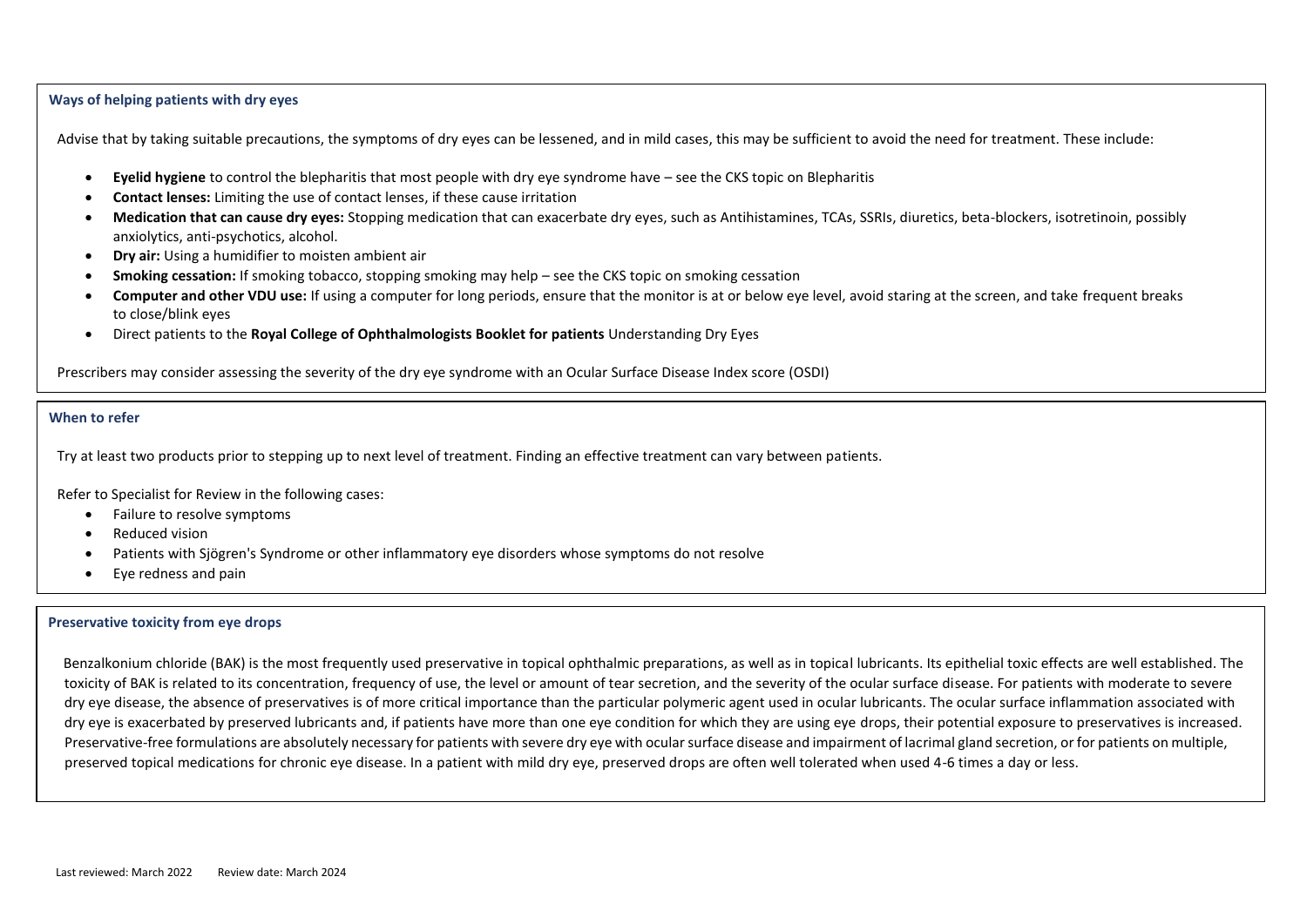## **Choice of Therapy**

|                             | <b>Product</b>                                                               | <b>Contains</b><br>preservative? | <b>Suitable for</b><br>contact lenses?                                      | <b>Preservative</b><br>free option<br>available*? | Self care? | <b>Prescribing Notes</b>                                                                                                                                                                   | <b>Traffic Light Status</b> |
|-----------------------------|------------------------------------------------------------------------------|----------------------------------|-----------------------------------------------------------------------------|---------------------------------------------------|------------|--------------------------------------------------------------------------------------------------------------------------------------------------------------------------------------------|-----------------------------|
| Add on (all<br>stages)      | Light liquid paraffin and<br>Vitamin A ointment<br>(Hylonight <sup>®</sup> ) | No                               | Wait 15 minutes<br>after application<br>before putting<br>contact lenses in | Already PF                                        |            | Not suitable for use with VisuXL® products                                                                                                                                                 | Green                       |
| <b>Mild Dry</b><br>Eye      | Hypromellose 0.3%<br>drops                                                   | Yes-<br>benzalkonium<br>chloride | Wait 15 minutes<br>after application<br>before putting<br>contact lenses in | Yes*                                              | Self care  |                                                                                                                                                                                            | Green                       |
|                             | Carbomer 0.2% gel                                                            | Yes-cetrimide                    | Wait 15 minutes<br>after application<br>before putting<br>contact lenses in | Yes*                                              | Self care  |                                                                                                                                                                                            | Green                       |
|                             | Carmellose 0.5% drops                                                        | <b>No</b>                        | Yes                                                                         | Already PF                                        | Self care  |                                                                                                                                                                                            | Green                       |
| <b>Moderate</b><br>Dry Eye  | Carbomer 0.2% gel                                                            | Yes-cetrimide                    | Wait 15 minutes<br>after application<br>before putting<br>contact lenses in | Yes*                                              | Self care  |                                                                                                                                                                                            | Green                       |
|                             | Carmellose 1% drops                                                          | No                               | Yes                                                                         | Yes*                                              | Self care  |                                                                                                                                                                                            | Green                       |
|                             | Hyaluronate 0.1% drops                                                       | No                               | Yes                                                                         | Already PF                                        | Self care  |                                                                                                                                                                                            | Green                       |
| <b>Severe Dry</b><br>Eye    | Hyaluronate 0.2% drops                                                       | No                               | Yes                                                                         | Already PF                                        |            |                                                                                                                                                                                            | Green                       |
|                             | Hyaluronate 0.4% drops                                                       | No                               | Yes                                                                         | Already PF                                        |            |                                                                                                                                                                                            | Green                       |
|                             | Hyaluronate<br>0.2%/carbomer/glycerol<br>drops (Evolve Revive®)              | No                               | Yes                                                                         | Already PF                                        |            | 2 <sup>nd</sup> line after hyaluronate product has failed                                                                                                                                  | Amber/Amber1                |
|                             | Thealoz Duo <sup>®</sup> drops                                               | No                               | Yes                                                                         | Already PF                                        |            |                                                                                                                                                                                            | Green                       |
| If Corneal staining occurs: |                                                                              |                                  |                                                                             |                                                   |            |                                                                                                                                                                                            |                             |
|                             | VisuXL <sup>®</sup> gel                                                      | No                               | Yes                                                                         | Already PF                                        |            | Patients on this eye gel will not require an eye ointment for<br>night-time use                                                                                                            | Amber/Amber2                |
|                             | OR VisuXL® drops                                                             | No                               | Yes                                                                         | Already PF                                        |            | Second line for patients unable to tolerate gel. To be used<br>as a single agent where appropriate and care should be<br>taken to avoid duplication of prescription of other eye<br>drops. | Amber/Amber2                |

\*Preservative free option should only be prescribed on ophthalmologist advice for patients with true preservative allergy, soft contact lens wearers or those on long term treatment (>3 months or usage more than six times a day).